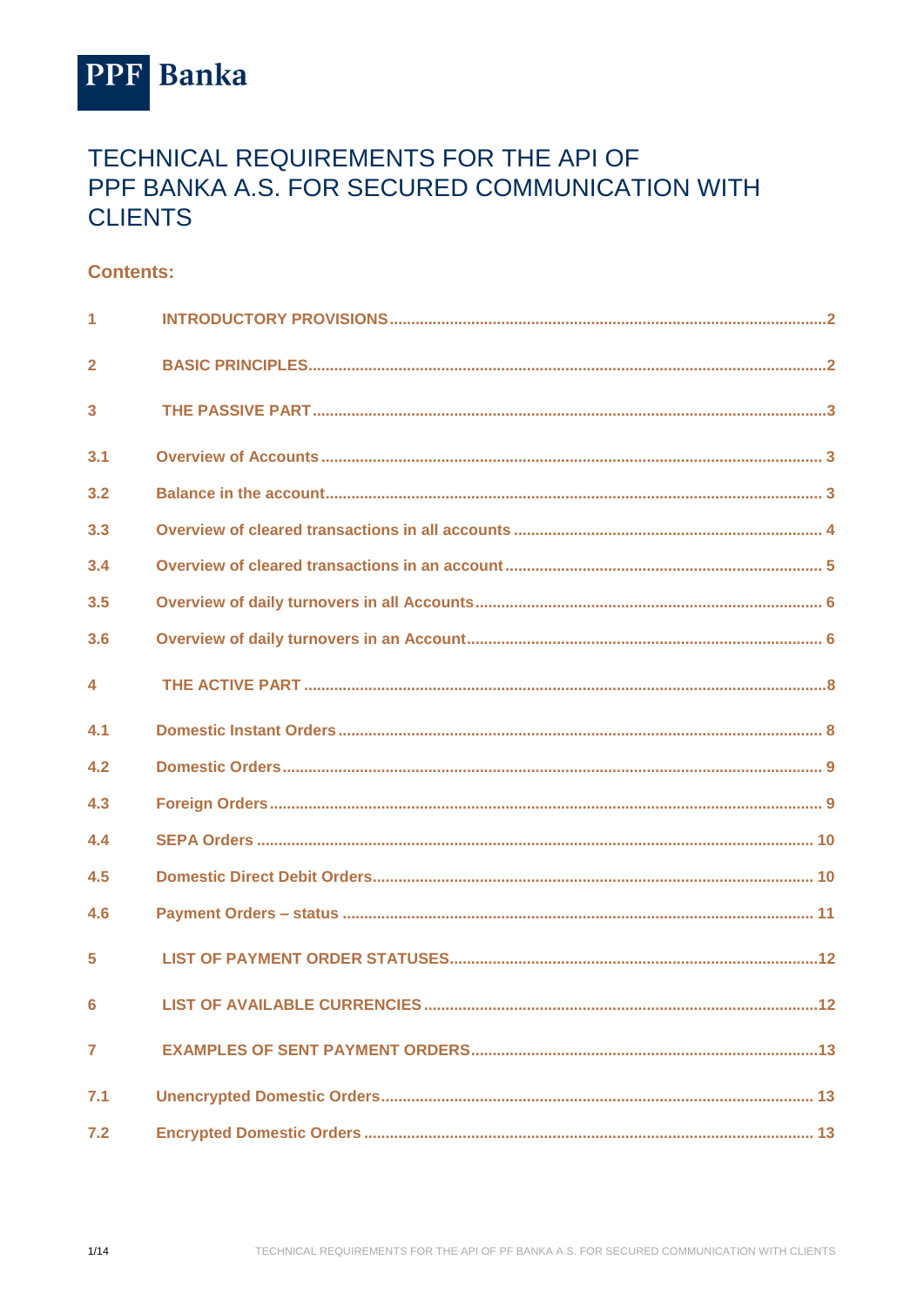

## <span id="page-1-0"></span>**1 Introductory provisions**

The conditions for using the API are set out in the *Business Terms of PPF banka a.s. for Internet banking* (hereinafter "the SBT for IB"), in the contract documents for Internet banking (hereinafter "IB"), in the *General Business Terms of PPF banka a.s.* (hereinafter "the GBT"), in the *User Guide for Internet banking of PPF banka a.s.* (hereinafter "the User Guide"), and in these Technical Requirements for the API.

Where the text of the Technical Requirements for the API contains terms, abbreviations or phrases beginning with a capital letter, these shall have the meaning stipulated in the article Definition of Terms of the GBT, and/or *Business Conditions of PPF banka a.s. for Payments* (hereinafter "GBC for PS"), and/or SBT for IB, or the meaning specified in the individual provisions of the GBT, the GBC for PS and/or the SBT for IB and/or these Technical Requirements for the API. The current versions of the GBC for PS, the SBT for IB, the GBT, and the Technical Requirements for the API are available at [www.ppfbanka.cz.](http://www.ppfbanka.cz/)

User support for the API is provided by Customer Service, which you can contact at +420 224 175 901 or at [customer.service@ppfbanka.cz](mailto:customer.service@ppfbanka.cz) on Business Days during Business Hours from 8 a.m. to 6 p.m. Customer Service handles questions e-mailed outside the above hours during the Business Hours on the next Business Day.

## <span id="page-1-1"></span>**2 Basic principles**

The API for secured communication with the Client (hereinafter "API") is a separate channel of Electronic Banking, which enables machine communication with the Bank concerning Account information (the Passive Part) and Payments (the Active Part).

API services are provided using the Rest API standard. The prescribed format is JSON (JavaScript Object Notation).

When a Client and the Bank communicate, secured connection is created with the help of SSL. For setting up secured communication, the client certificate issued by the Bank must be used. The Bank issues the certificate through its own certification authority and this has to be taken into account in communication (for example, by disabling back verification).

API communication is always one-step communication, i.e. only a one-off session is created. Thus, for every connection with the Bank a new secured communication session has to be opened using the client certificate.

For all services provided by the API, the parameter Client identifier (hostClientId), which the Bank defines and transfers to the Client as part of registering the client certificate for the API, must be provided in the heading of the query.

In payment services, Payment Orders are authorised by the user certificate. The Payment Order (configured in the JSON format) is signed by this user certificate and the resulting encrypted text is transmitted in the query in a separate heading (X-Content-Signature) together with the heading of the User identifier (userId, generated by the Bank) and the Payment Order in the JSON format in the body of the query.

The transmission of an identifier (of the account or of the Payment Order, as applicable) as part of the URL is required for providing information about the balance in the Account, Payment Transactions cleared and not yet cleared to the Account, and the status of submitted Payment Orders.

The filter of information about cleared and not yet cleared Payment Transactions is transferred as a set of parameters in the URL (the set of parameters following the question mark).

You can find the technical description of the API solution (Swagger) in a separate file *API Swagger for Secured Communication with Clients* on the Bank's Website.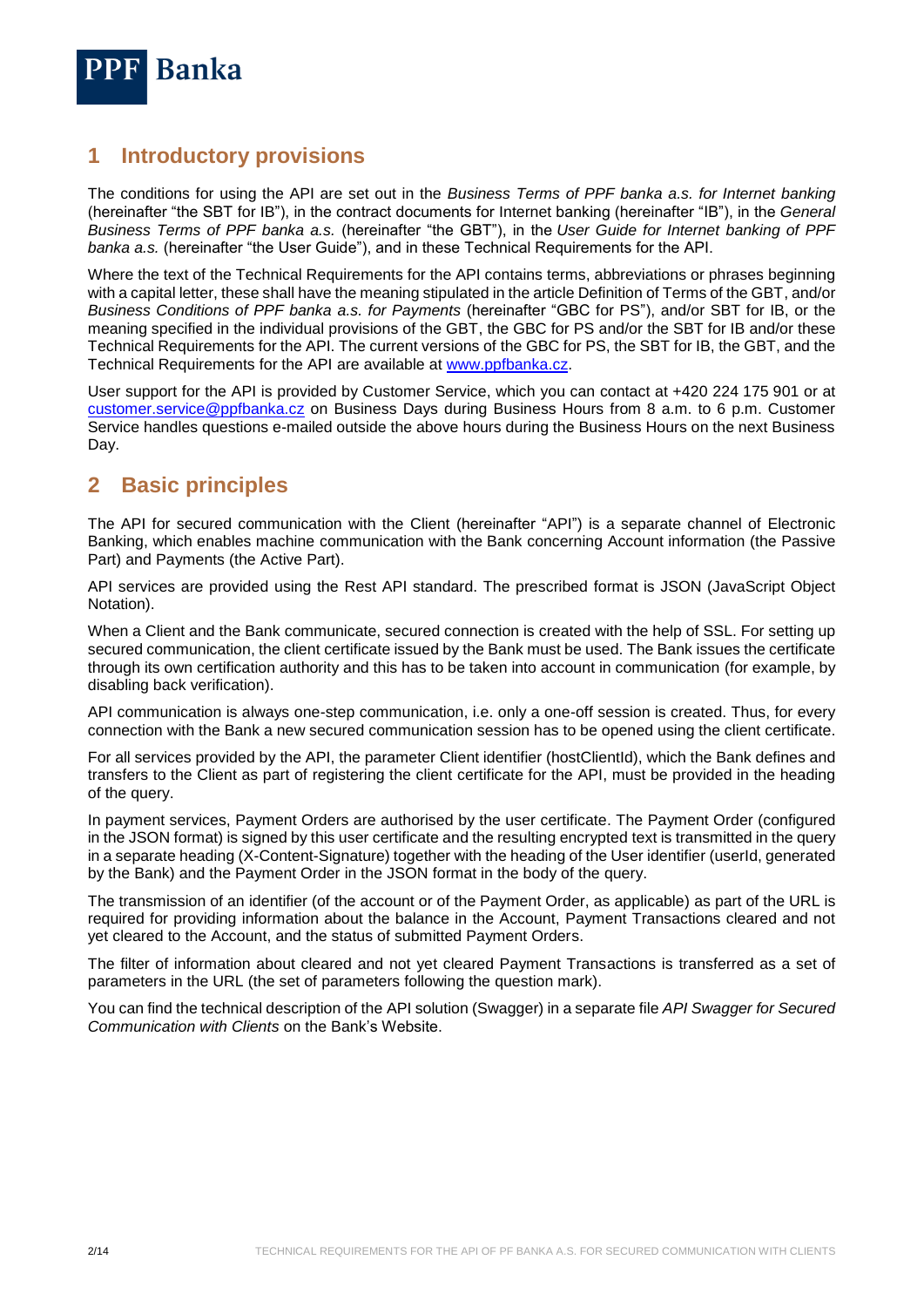

## <span id="page-2-0"></span>**3 The Passive Part**

#### <span id="page-2-1"></span>**3.1 Overview of Accounts**

- **Base URL:** [https://api.ppfbanka.cz](https://api.ppfbanka.cz/)
- **Connection:** SSL with the client certificate issued by the Bank
- **Source:** /PPFminiAPI/my/clientAPI/accounts
- **Heading of the query:**
	- o **hostClientId**
		- **•** obligatory parameter
		- the value is defined by the Bank
- **Response:**
	- o A list of accounts in the JSON format
	- o Contains:
		- **Account identifier**
		- Account name
		- **IBAN**
		- Account number
		- **Currency**
		- Type of Account
	- o Example:

```
{"accounts": [{
   "id": "12345",
    "identification": {
       "iban": "CZ0960000000009959040004",
       "otherAccountNumber": "000000 9959040004"
   },
  "currency": "CZK",
   "servicer":
       "bankCode": "6000",
       "countryCode": "CZ",
       "bic": "PMBPCZPP"
   },
   "name": "SAMPLE CZK",
    "product": "1"
}]}
```
#### <span id="page-2-2"></span>**3.2 Balance in the account**

- **Base URL:** [https://api.ppfbanka.cz](https://api.ppfbanka.cz/)
- **Connection:** SSL with the client certificate issued by the Bank
- **Source:** /PPFminiAPI/my/clientAPI/accounts/{accountId}/balance
- **Headings of the query:**
	- o **hostClientId**
		- **•** obligatory parameter
		- **-** Client identifier
		- the value is defined by the Bank
	- Parameters of the query:
		- o **accountId**
			- **•** obligatory parameter
			- **Account identifier**
			- the value can be obtained from the Overview of Accounts function
- **Response:**
	- o A list of balances for the account in the JSON format
	- o Contains:
		- Type of the balance
		- Amount
		- **Currency**
		- Date of the balance
	- o Example: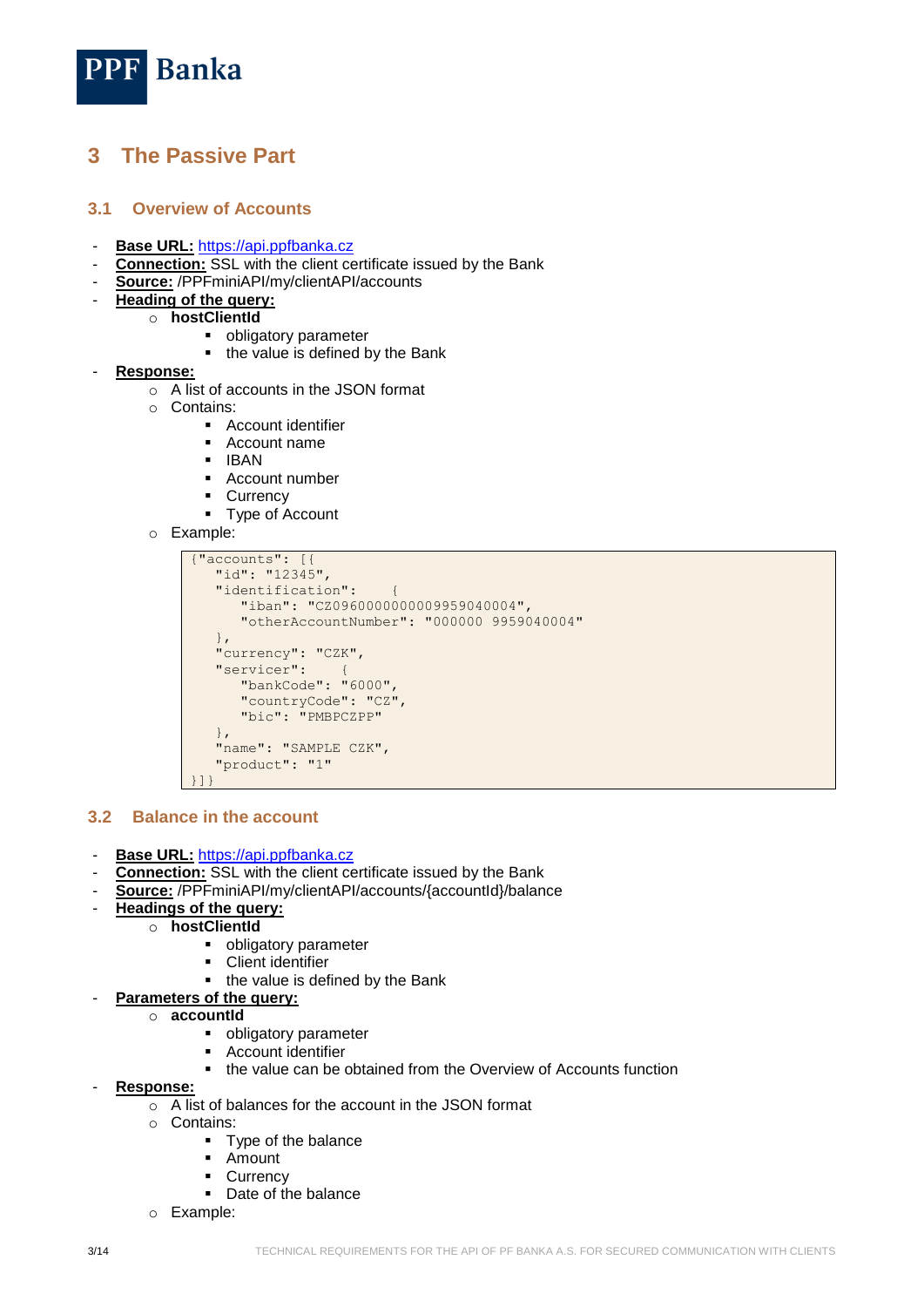```
{"balances": [
\left\{ \begin{array}{cc} 0 & 0 \\ 0 & 0 \end{array} \right\} "type": "1",
         "amount":
              "value": 137696.5,
             "currency": "CZK"
          },
          "date": "2018-06-19T00:00:00Z"
     },
\left\{ \begin{array}{cc} 0 & 0 \\ 0 & 0 \end{array} \right\} "type": "2",
          "amount": {
              "value": 137696.5,
              "currency": "CZK"
          },
          "date": "2018-06-20T00:00:00Z"
     }
]}
```
### <span id="page-3-0"></span>**3.3 Overview of cleared transactions in all accounts**

- **Base URL:** [https://api.ppfbanka.cz](https://api.ppfbanka.cz/)
- **Connection:** SSL with the client certificate issued by the Bank
- **Source:** /PPFminiAPI/my/clientAPI/accounts/transactions
- **Headings of the query:**

**Banka** 

- o **hostClientId**
	- obligatory parameter<br>• Client identifier
	- Client identifier
	- the value is defined by the Bank
- **Response:**
	- o A list of cleared Payment Transactions in all Accounts in the JSON format
	- o Contains:
		- A list of attributes with a description is in a separate file *The API Swagger for Secured Communication with Clients*.
	- o Example:

```
{
     "pageNumber": 0,
     "pageCount": 276,
     "nextPage": 1,
     "pageSize": 15,
     "totalCount": 4132,
     "resultId": 10983325,
     "page": [
\left\{ \begin{array}{cc} 0 & 0 & 0 \\ 0 & 0 & 0 \\ 0 & 0 & 0 \\ 0 & 0 & 0 \\ 0 & 0 & 0 \\ 0 & 0 & 0 \\ 0 & 0 & 0 \\ 0 & 0 & 0 \\ 0 & 0 & 0 \\ 0 & 0 & 0 \\ 0 & 0 & 0 \\ 0 & 0 & 0 & 0 \\ 0 & 0 & 0 & 0 \\ 0 & 0 & 0 & 0 \\ 0 & 0 & 0 & 0 & 0 \\ 0 & 0 & 0 & 0 & 0 \\ 0 & 0 & 0 & 0 & 0 \\ 0 & 0 & 0 & 0 & 0 \\ 0 & 0 & 0 & 0 & 0 "id": "94393228",
              "bookingDate": "2018-06-19",
              "postingDate": "2018-06-19",
              "transactionType": "DPO",
              "ownAccountId": "12345",
              "ownAccountNumber": "000000 9959040004",
              "counterPartyAccount": {
                   "accountNumber": "0000006058832308",
                   "bankCode": "6000",
                   "accountName": null
              },
              "productBankRef": null,
              "amount": {
 "value": 1,
 "currency": "CZK"
              },
              "creditDebitIndicator": "DBIT",
              "description": "BO180619GE869158<BR/>",
              "variableSymbol": "0000000000",
              "constantSymbol": "0000000000",
```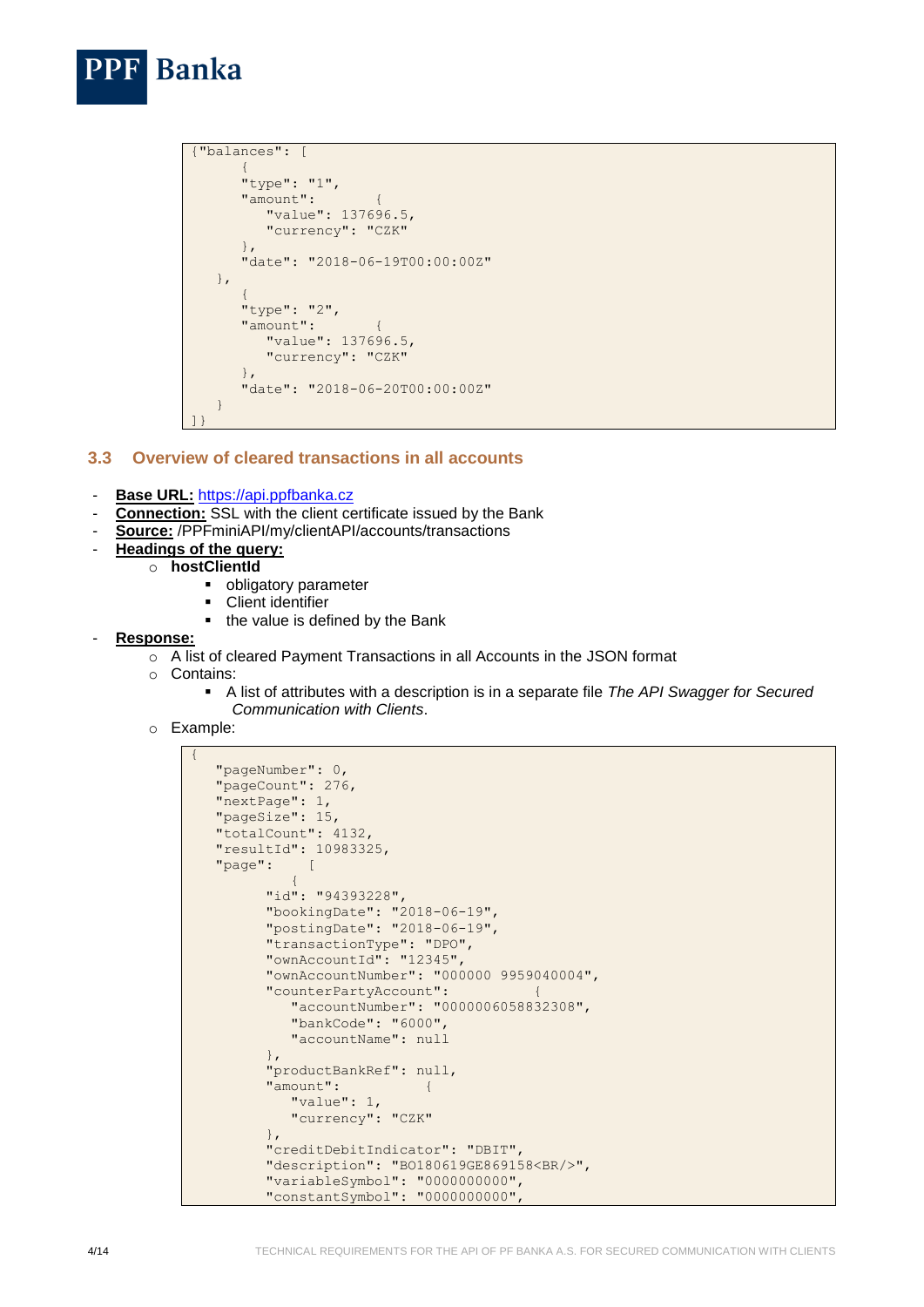

```
 "specificSymbol": "0000000000",
            "statementNumber": "207",
            "statementPeriod": "2018"
        },
{1 \over 2} ( {1 \over 2} ) and {1 \over 2} ( {1 \over 2} ) and {1 \over 2} "id": "94393229",
            "bookingDate": "2018-06-19",
            "postingDate": "2018-06-19",
            "transactionType": "DPO",
           "ownAccountId": "12345",
 ...
```
#### <span id="page-4-0"></span>**3.4 Overview of cleared transactions in an account**

- **Base URL:** [https://api.ppfbanka.cz](https://api.ppfbanka.cz/)
- **Connection:** SSL with the client certificate issued by the Bank
- **Source:** /PPFminiAPI/my/clientAPI/accounts/{accountId}/transactions
- **Headings of the query:**
	- o **hostClientId**
		- **•** obligatory parameter
		- **•** Client identifier
		- the value is defined by the Bank
- **Parameters of the query:** 
	- o **accountId**
		- **•** obligatory parameter
		- **Account identifier**
		- the value can be obtained from the Overview of Accounts function
- **Response:**
	- o A list of cleared Payment Transactions in the Account in the JSON format
	- o Contains:
		- A list of attributes with a description is in a separate file *The API Swagger for Secured Communication with Clients*.
	- o Example:

```
{
   "pageNumber": 0,
   "pageCount": 276,
   "nextPage": 1,
   "pageSize": 15,
   "totalCount": 4132,
   "resultId": 10983325,
    "page": [
\{"id": "94393228",
         "bookingDate": "2018-06-19",
          "postingDate": "2018-06-19",
         "transactionType": "DPO",
        "ownAccountId": "12345"
         "ownAccountNumber": "000000 6053747004",
          "counterPartyAccount": {
             "accountNumber": "0000006059130845",
             "bankCode": "6000",
             "accountName": null
         },
         "productBankRef": null,
         "amount": {
             "value": 1,
            "currency": "CZK"
         },
         "creditDebitIndicator": "DBIT",
         "description": "BO180619GE869158<BR/>",
          "variableSymbol": "0000000000",
 "constantSymbol": "0000000000",
 "specificSymbol": "0000000000",
         "statementNumber": "207",
```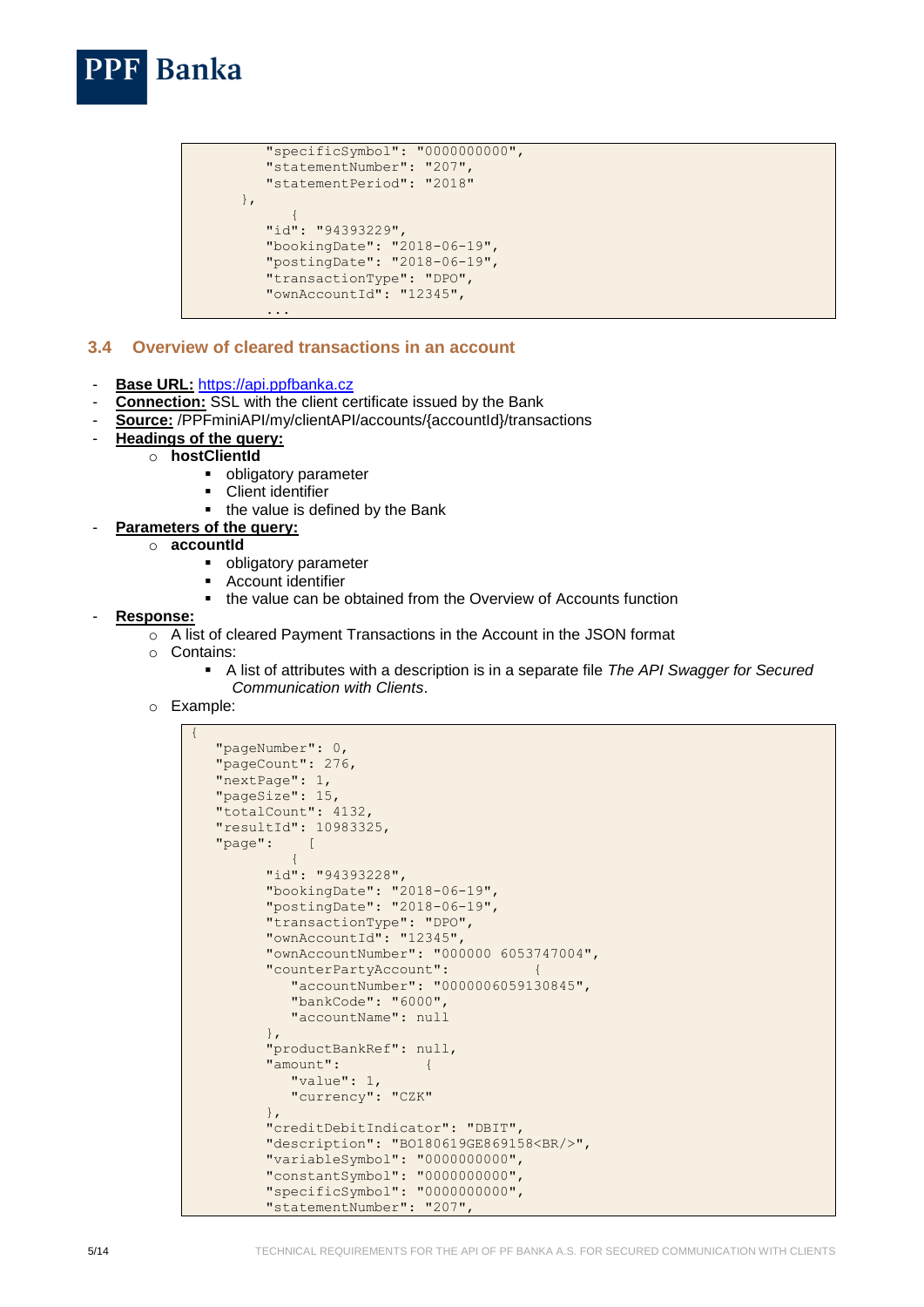"statementPeriod": "2018" },

#### $\{\ldots\}$

#### <span id="page-5-0"></span>**3.5 Overview of daily turnovers in all Accounts**

- **Base URL:** [https://api.ppfbanka.cz](https://api.ppfbanka.cz/)
- **Connection:** SSL with the client certificate issued by the Bank
- **Source:** /PPFminiAPI/my/clientAPI/accounts/intradayTransactions
- **Headings of the query:**

**Banka** 

- o **hostClientId**
	- **•** obligatory parameter
	- **Client identifier**
	- the value is defined by the Bank

#### - **Response:**

- o A list of daily turnovers in all Accounts in the JSON format
- o Contains:
	- A list of attributes with a description is in a separate file *The API Swagger for Secured Communication with Clients*.
- o Example:

```
{
    "pageNumber": 0,
    "pageCount": 276,
    "nextPage": 1,
    "pageSize": 15,
    "totalCount": 4132,
    "resultId": 10983325,
    "page": [
\{"id": "94393228",
 "bookingDate": "2018-06-19",
 "postingDate": "2018-06-19",
 "transactionType": "DPO",
 "ownAccountId": "12345",
            "ownAccountNumber": "000000 9959040004",
            "counterPartyAccount": {
                "accountNumber": "0000006058832308",
                "bankCode": "6000",
                "accountName": null
            },
            "productBankRef": null,
            "amount": {
                "value": 1,
               "currency": "CZK"
 },
            "creditDebitIndicator": "DBIT",
            "description": "BO180619GE869158<BR/>",
            "variableSymbol": "0000000000",
            "constantSymbol": "0000000000",
            "specificSymbol": "0000000000",
            "statementNumber": "null",
            "statementPeriod": "2018"
        },
\left\{ \begin{array}{cc} 0 & 0 & 0 \\ 0 & 0 & 0 \\ 0 & 0 & 0 \\ 0 & 0 & 0 \\ 0 & 0 & 0 \\ 0 & 0 & 0 \\ 0 & 0 & 0 \\ 0 & 0 & 0 \\ 0 & 0 & 0 \\ 0 & 0 & 0 \\ 0 & 0 & 0 \\ 0 & 0 & 0 & 0 \\ 0 & 0 & 0 & 0 \\ 0 & 0 & 0 & 0 \\ 0 & 0 & 0 & 0 & 0 \\ 0 & 0 & 0 & 0 & 0 \\ 0 & 0 & 0 & 0 & 0 \\ 0 & 0 & 0 & 0 & 0 \\ 0 & 0 & 0 & 0 & 0"id": "94393229",
 "bookingDate": "2018-06-19",
 "postingDate": "2018-06-19",
            "transactionType": "DPO",
            "ownAccountId": "12345",
 ...
```
#### <span id="page-5-1"></span>**3.6 Overview of daily turnovers in an Account**

Base URL: [https://api.ppfbanka.cz](https://api.ppfbanka.cz/)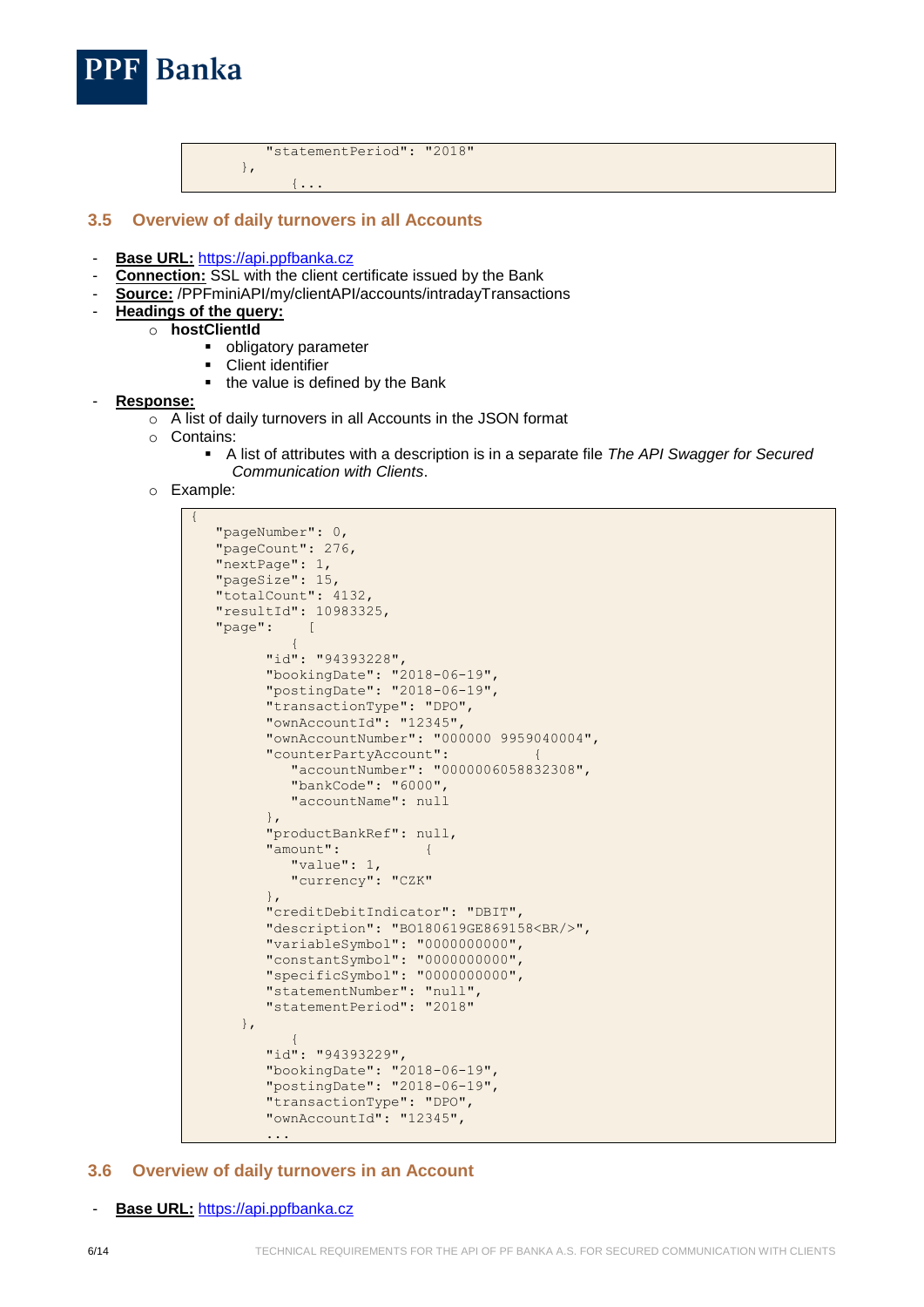

- **Connection:** SSL with the client certificate issued by the Bank
- **Source:** /PPFminiAPI/my/clientAPI/accounts/{accountId}/intradayTransactions
	- **Headings of the query:** 
		- o **hostClientId**
			- **•** obligatory parameter
			- **Client identifier**
			- the value is defined by the Bank
		- **Parameters of the query:** 
			- o **accountId**
				- **•** obligatory parameter
				- Account identifier<br>  $\blacksquare$  the value can be a
				- the value can be obtained from the Overview of Accounts function
- **Response:**
	- o A list of daily turnovers in the Account in the JSON format
	- o Contains:
		- A list of attributes with a description is in a separate file *The API Swagger for Secured Communication with Clients*.
	- o Example:

```
{
   "pageNumber": 0,
   "pageCount": 276,
   "nextPage": 1,
   "pageSize": 15,
   "totalCount": 4132,
   "resultId": 10983325,
   "page": [
\{"id": "94393228",
 "bookingDate": "2018-06-19",
 "postingDate": "2018-06-19",
         "transactionType": "DPO",
         "ownAccountId": "12345",
         "ownAccountNumber": "000000 6053747004",
         "counterPartyAccount": {
            "accountNumber": "0000006059130845",
            "bankCode": "6000",
            "accountName": null
         },
         "productBankRef": null,
         "amount": {
            "value": 1,
            "currency": "CZK"
         },
         "creditDebitIndicator": "DBIT",
         "description": "BO180619GE869158<BR/>",
         "variableSymbol": "0000000000",
 "constantSymbol": "0000000000",
 "specificSymbol": "0000000000",
         "statementNumber": "null",
         "statementPeriod": "2018"
      },
            \{\ldots
```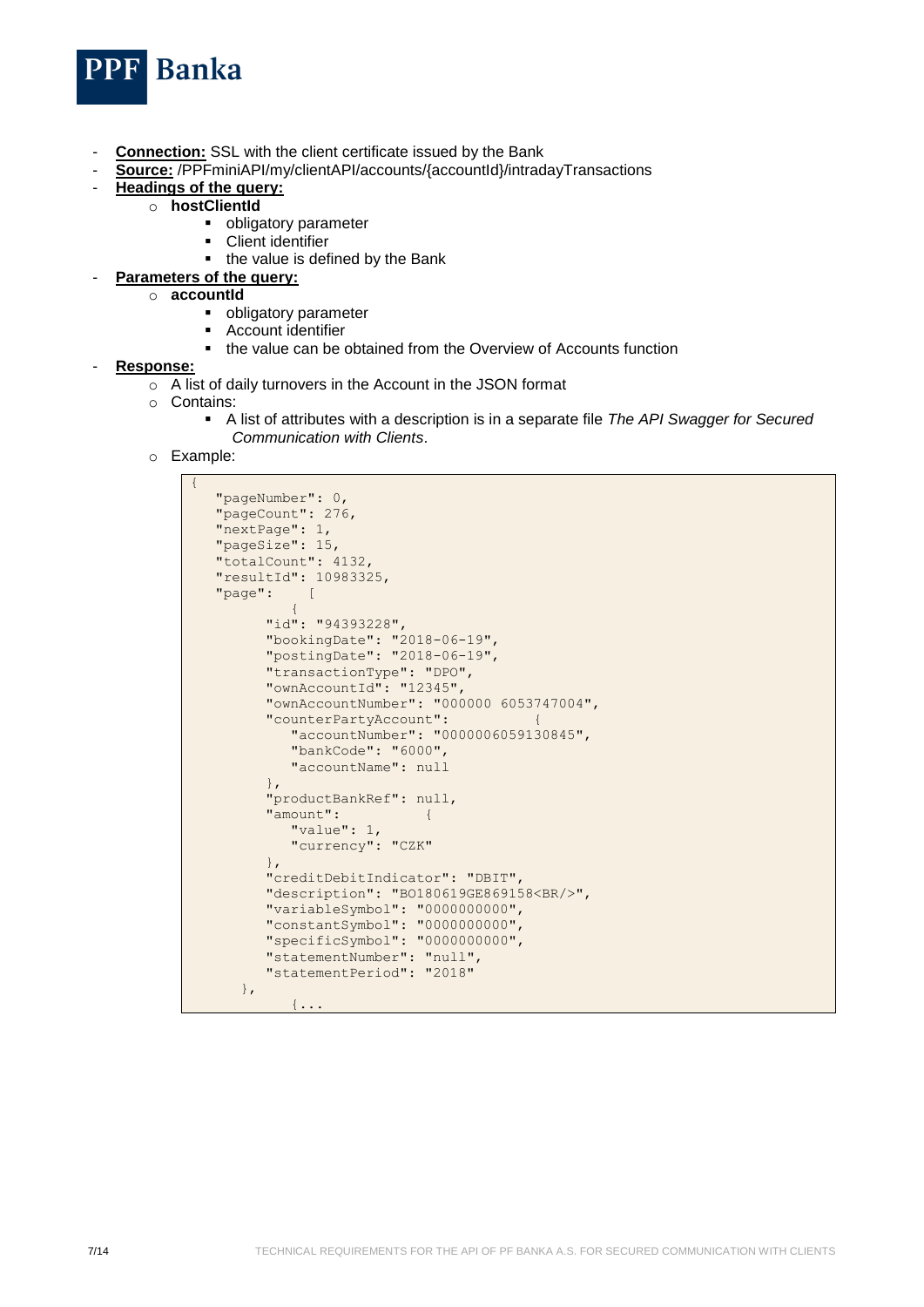

## <span id="page-7-0"></span>**4 The Active Part**

#### <span id="page-7-1"></span>**4.1 Domestic Instant Orders**

- one-time Domestic Instant Order in CZK
- **Base URL:** [https://api.ppfbanka.cz](https://api.ppfbanka.cz/)
- **Connection:** SSL with the client certificate issued by the Bank
- **Source:** /PPFminiAPI/my/clientAPI/payments/ipo
- **Headings of the query:**
	- o **hostClientId**
		- **•** obligatory parameter
		- **-** Client identifier
		- the value is defined by the Bank
		- o **userId**
			- **•** obligatory parameter
			- User identifier
			- the value is defined by the Bank
		- o **X-Content-Signature**
			- **•** obligatory parameter,
			- Payment Order signed by the user certificate, transferred in the body of the query
- **Body of the query:**
	- o Payment Order in the JSON format
- **Response:**
	- o Information about acceptance/rejection of the Payment Order in the JSON format
	- o Contains:
		- Acceptance of Payment Order by the Bank:
			- Code of the Payment Order
			- Code of the status of the Payment Transaction and its textual description
			- Example:

```
{
    "paymentId": "301.33.1750918.1",
    "status": "VERIF. Provedeno."
}
```
- Rejection of Payment Order by the Bank:
	- The error code
	- The element that has caused the error
	- Textual description of the error
	- Example:

```
{
    "error": "FIELD_INVALID",
   "scope": "/PPFminiAPI/my/clientAPI/payments/ipo",
    "message": null,
   "validationErrors": [ {
      "code": "DT01",
 "field": " transactionReference",
 "message": "Value must be unique."
   }]
}
```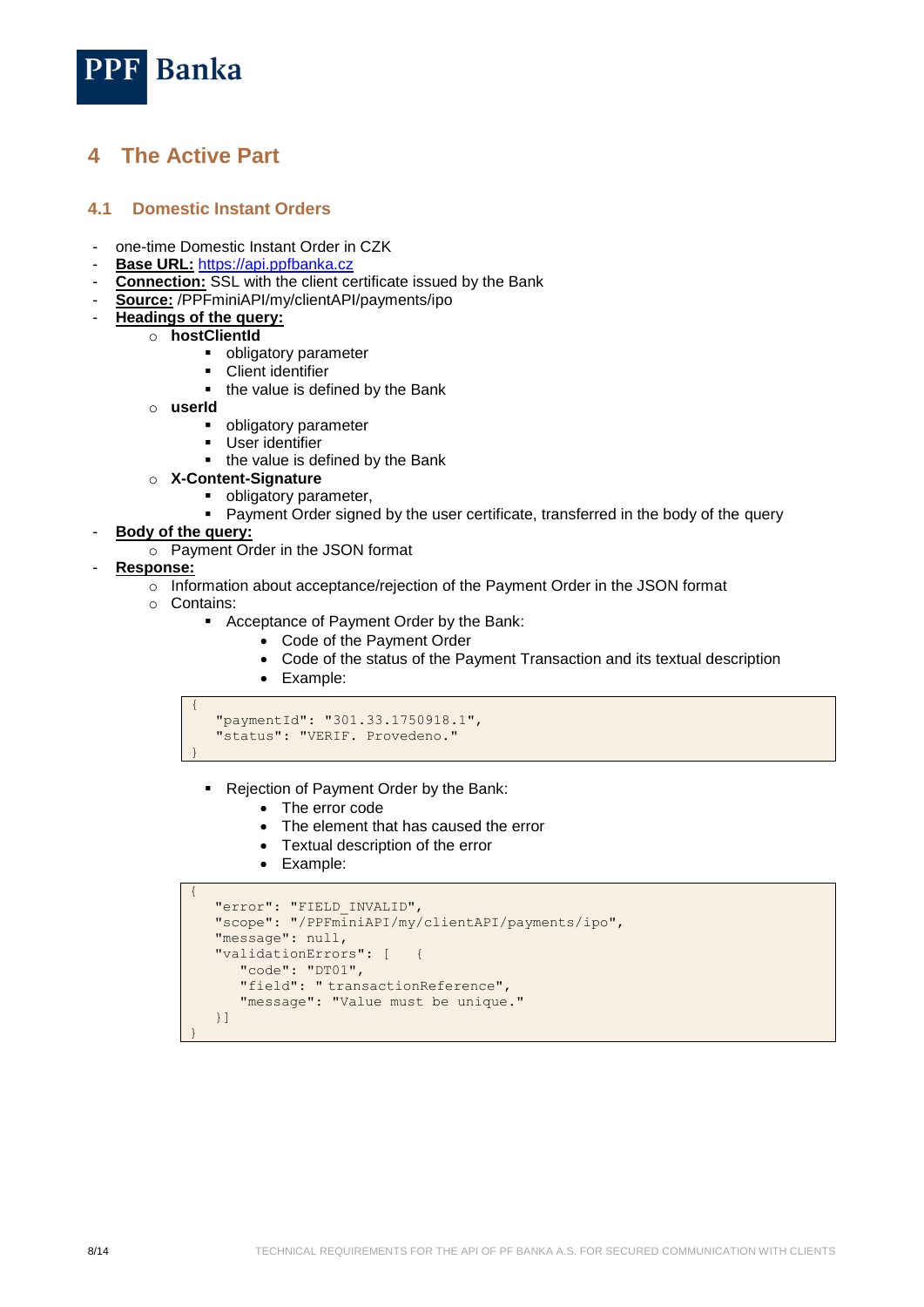

### <span id="page-8-0"></span>**4.2 Domestic Orders**

- one-time Domestic Order in CZK
- Base URL: [https://api.ppfbanka.cz](https://api.ppfbanka.cz/)
- **Connection:** SSL with the client certificate issued by the Bank
- **Source:** /PPFminiAPI/my/clientAPI/payments/dpo
- **Headings of the query:** 
	- o **hostClientId**
		- **•** obligatory parameter
		- **-** Client identifier
		- the value is defined by the Bank
		- o **userId**
			- **•** obligatory parameter
			- **User identifier**
			- the value is defined by the Bank
		- o **X-Content-Signature**
			- **•** obligatory parameter,
			- Payment Order signed by the user certificate, transferred in the body of the query

#### - **Body of the query:**

o Payment Order in the JSON format

#### - **Response:**

- o Information about acceptance/rejection of the Payment Order in the JSON format
- o Contains:
	- Acceptance of Payment Order by the Bank:
		- Code of the Payment Order
		- Code of the status of the Payment Transaction and its textual description
		- Example:

```
{
    "paymentId": "301.33.1750918.1",
    "status": "VERIF. Ověřeno Bankou."
}
```
- Rejection of Payment Order by the Bank:
	- The error code
	- The element that has caused the error
	- Textual description of the error
	- Example:

```
 "error": "FIELD_INVALID",
 "scope": "/PPFminiAPI/my/clientAPI/payments/dpo",
 "message": null,
 "validationErrors": [ {
    "code": "DT01",
    "field": "valueDate",
    "message": "Wrong value date. Request can't be executed."
 }]
```
### <span id="page-8-1"></span>**4.3 Foreign Orders**

}

{

- one-time Foreign Orders in foreign currencies, including Payment Orders in foreign currencies within the Czech Republic
- Base URL: [https://api.ppfbanka.cz](https://api.ppfbanka.cz/)
- **Connection:** SSL with the client certificate issued by the Bank
- **Source:** /PPFminiAPI/my/clientAPI/payments/dpo
	- **Headings of the query:** 
		- o **hostClientId**
			- **•** obligatory parameter
			- Client identifier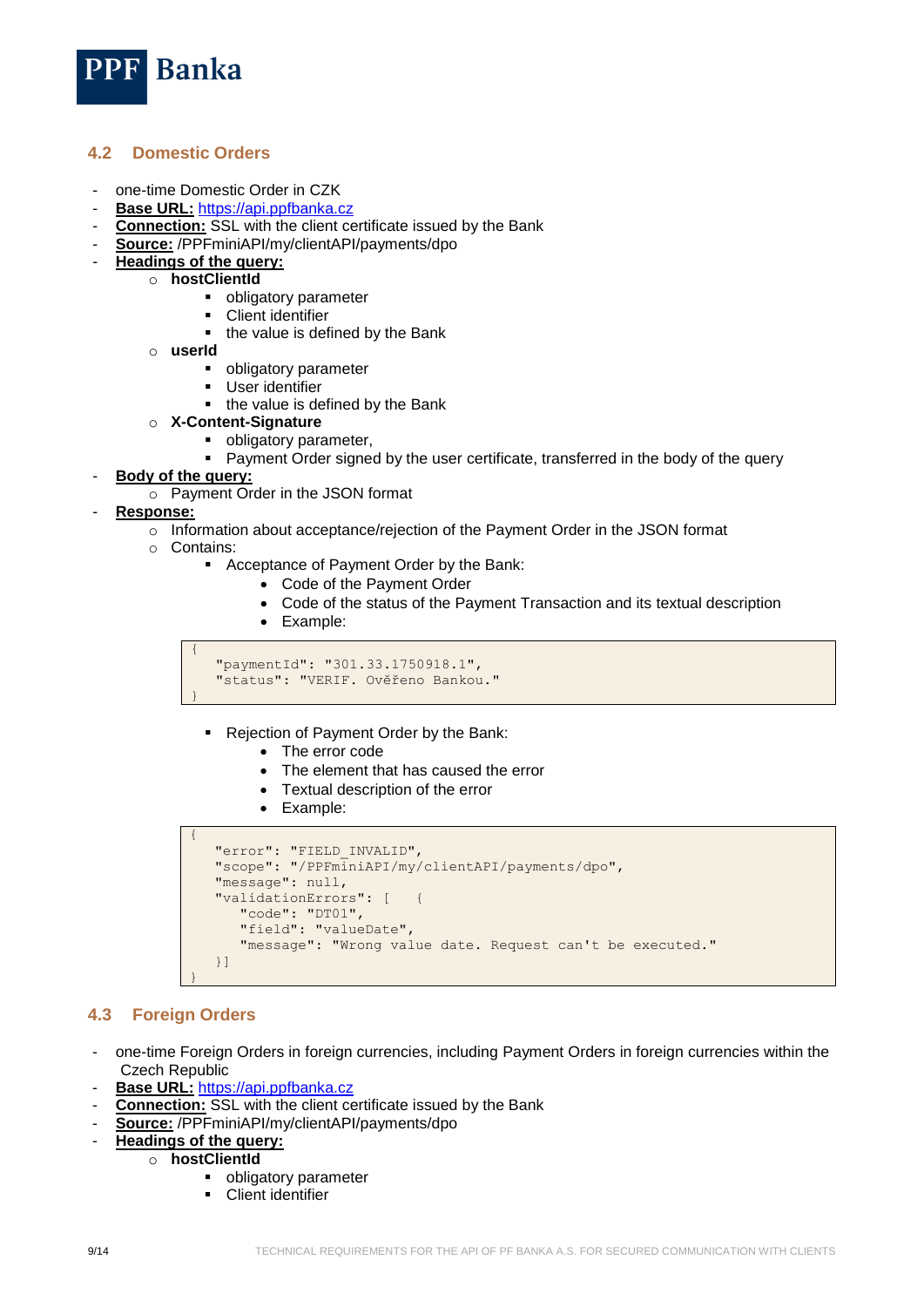

- $\blacksquare$  the value is defined by the Bank
- o **userId**
	- obligatory parameter
	- **user identifier**
	- the value is defined by the Bank
- o **X-Content-Signature**
	- **•** obligatory parameter
	- **Payment Order signed by the user certificate, transferred in the body of the query**
- **Body of the query:**
	- o Payment Order in the JSON format
- **Response:**
	- o Information about acceptance/rejection of the Payment Order in the JSON format
	- o Contains:
		- Acceptance of the Payment Order by the Bank:
			- Code of the Payment Order
			- Code of the status of the Payment Transaction and its textual description
			- Example: see [Domestic Orders](#page-7-2)
		- Rejection of the Payment Order by the Bank:
			- The error code
			- The element that has caused the error
			- Textual description of the error
			- Example: see **[Domestic Orders](#page-7-2)**

#### <span id="page-9-0"></span>**4.4 SEPA Orders**

- one-time SEPA Orders in EUR to other countries and also within the Czech Republic
- Base URL: [https://api.ppfbanka.cz](https://api.ppfbanka.cz/)
- **Connection:** SSL with the client certificate issued by the Bank
- **Source:** /PPFminiAPI/my/clientAPI/payments/dpo
	- **Headings of the query:** 
		- o **hostClientId**
			- **•** obligatory parameter
			- **Client identifier**
			- the value is defined by the Bank
			- o **userId**
				- **•** obligatory parameter
				- User identifier
				- the value is defined by the Bank
			- o **X-Content-Signature**
				- **•** obligatory parameter
				- Payment Order signed by the user certificate, transferred in the body of the query
- **Body of the query:**
	- o Payment Order in the JSON format
- **Response:**
	- o Information about acceptance/rejection of the Payment Order in the JSON format
	- o Contains:
		- Acceptance of the Payment order by the Bank:
			- Code of the Payment Order
			- Code of the status of the Payment Transaction and its textual description
			- Example: see [Domestic Order](#page-7-2)
		- Rejection of the Payment order by the Bank:
			- The error code
			- The element that has caused the error
			- Textual description of the error
			- Example: see [Domestic Order](#page-7-2)

#### <span id="page-9-1"></span>**4.5 Domestic Direct Debit Orders**

- one-time Domestic Direct Debit Orders in CZK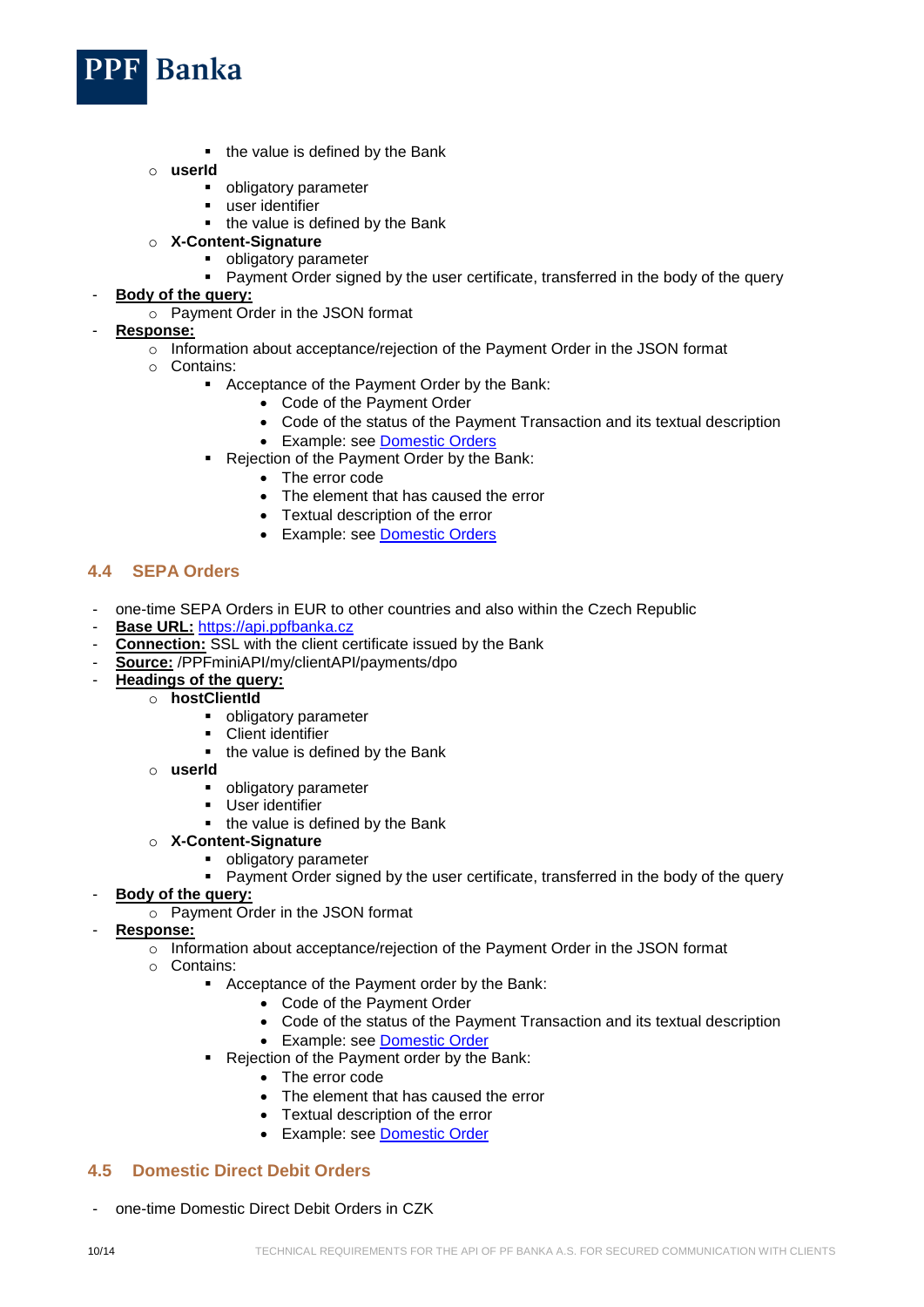

- **Base URL:** [https://api.ppfbanka.cz](https://api.ppfbanka.cz/)
- **Connection:** SSL with the client certificate issued by the Bank
- **Source:** /PPFminiAPI/my/clientAPI/payments/dpo
- **Headings of the query:** 
	- o **hostClientId**
		- obligatory parameter<br>• Client identifier
		- Client identifier
		- the value is defined by the Bank
	- o **userId**
		- **•** obligatory parameter
		- User identifier
		- the value is defined by the Bank
	- o **X-Content-Signature**
		- **•** obligatory parameter
		- Payment Order signed by the user certificate, transferred in the body of the query
- **Body of the query:**
	- o Payment Order in the JSON format
- **Response:**
	- o Information about acceptance/rejection of the Payment Order in the JSON format
	- o Contains:
		- Acceptance of the Payment order by the Bank:
			- Code of the Payment Order
			- Code of the status of the Payment Transaction and its textual description
			- Example: see [Domestic Order](#page-7-2)
		- Rejection of the Payment order by the Bank:
			- The error code
			- The element that has caused the error
			- Textual description of the error
			- Example: see [Domestic Order](#page-7-2)

#### <span id="page-10-0"></span>**4.6 Payment Orders – status**

- **Base URL:** [https://api.ppfbanka.cz](https://api.ppfbanka.cz/)
- **Connection:** SSL with the client certificate issued by the Bank
- **Source:** /PPFminiAPI/my/clientAPI/payments/{paymentId}/status
- **Headings of the query:**
	- o **hostClientId**
		- obligatory parameter
		- Client identifier
		- the value is defined by the Bank
		- o **userId**
			- **•** obligatory parameter
			- **User identifier**
			- the value is defined by the Bank
- **Response:**
	- o Information about the status of the Payment Order in the JSON format
	- o Contains:
		- Code of the status of the Payment Transaction and its textual description
	- o Example: see [Domestic Order](#page-7-2)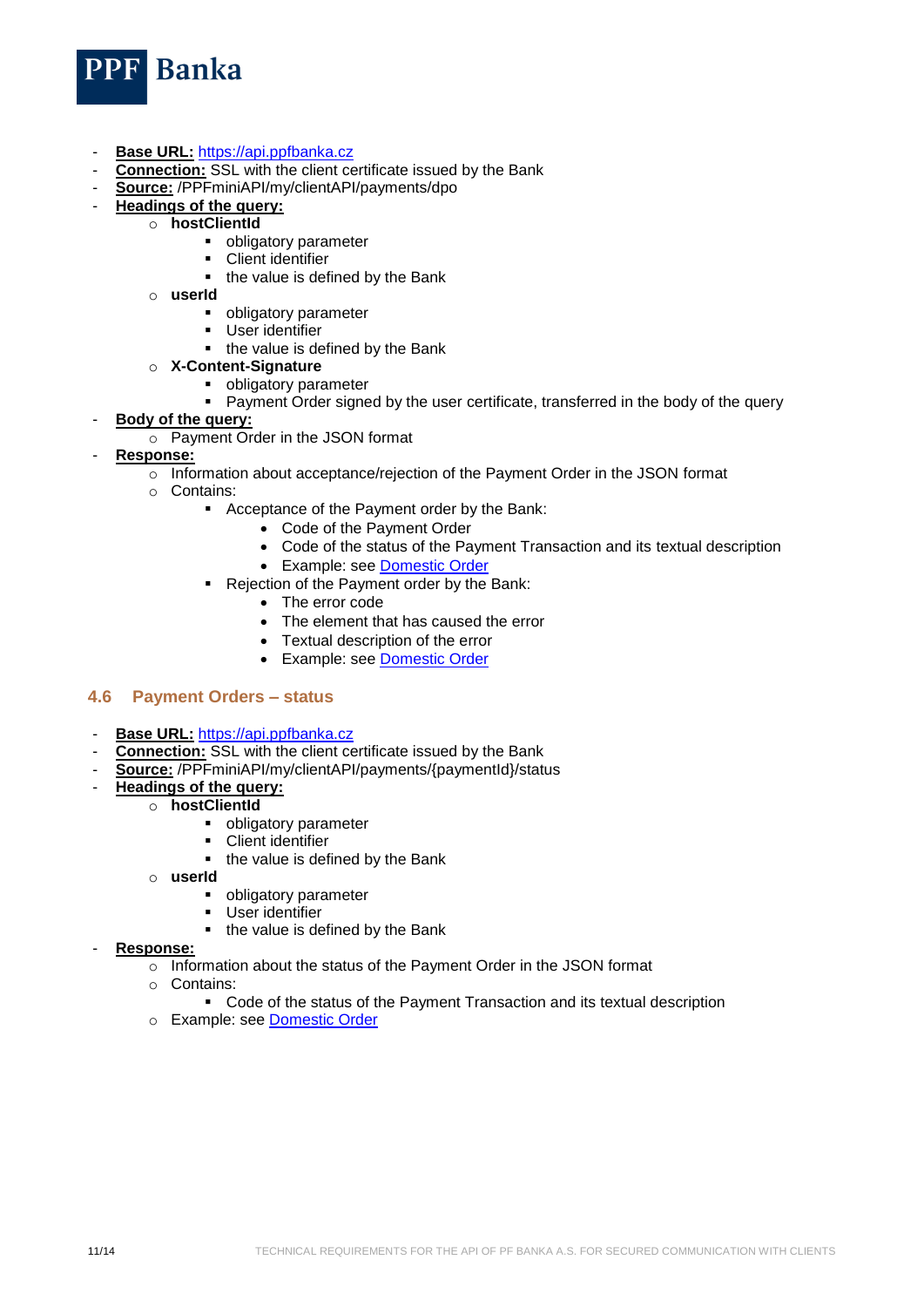

# <span id="page-11-0"></span>**5 List of payment order statuses**

| Code of the status | <b>Description of the status</b>                                                     |  |  |
|--------------------|--------------------------------------------------------------------------------------|--|--|
| <b>ACCOK</b>       | ACCOK. Accomplished.                                                                 |  |  |
| <b>AUTHOK</b>      | AUTHOK. Authorised by the Bank.                                                      |  |  |
| <b>BANKCANC</b>    | BANKCANC. Cancelled by the bank - will not be executed.                              |  |  |
| <b>CANCELLED</b>   | CANCELLED. Cancelled at the Client's request.                                        |  |  |
| <b>CANCREQ</b>     | CANCREQ. A cancel request has been submitted.                                        |  |  |
| <b>DISPATCH</b>    | DISPATCH. Successfully dispatched.                                                   |  |  |
| <b>ERROR</b>       | ERROR. Rejected due to formal errors - will not be executed.                         |  |  |
| <b>FAILED</b>      | FAILED. Failed – incorrect identification.                                           |  |  |
| <b>INSUFF</b>      | INSUFF. Rejected due to insufficient funds in the account – will not be<br>executed. |  |  |
| <b>PASSED</b>      | PASSED. Passed to the Bank.                                                          |  |  |
| <b>REJECT</b>      | REJECT. Rejected due to formal errors - will not be executed.                        |  |  |
| <b>REJECTED</b>    | REJECTED. Rejected by the Bank.                                                      |  |  |
| <b>REQAUTH</b>     | REQAUTH. Manual authorisation required.                                              |  |  |
| <b>VERIF</b>       | VERIF. Verified by the Bank.                                                         |  |  |
| <b>WAITAUTH</b>    | WAITAUTH. Waiting for authorisation in the Bank.                                     |  |  |
| <b>WAITDONE</b>    | WAITDONE. Waiting for the completion of processing.                                  |  |  |
| <b>WAITEFFECT</b>  | WAITEFFECT. Waiting for the date of effect.                                          |  |  |
| <b>WAITFUNDS</b>   | WAITFUNDS. Waiting for sufficient funds in the account.                              |  |  |
| <b>WAITMATUR</b>   | <b>WAITMATUR. Waiting for the Maturity Date.</b>                                     |  |  |

# <span id="page-11-1"></span>**6 List of available currencies**

| <b>Name</b>          | <b>Designation</b> | <b>Name</b>             | <b>Designation</b> |
|----------------------|--------------------|-------------------------|--------------------|
| <b>Bulgarian lev</b> | <b>BGN</b>         | Chinese yuan            | <b>CNY</b>         |
| Czech crown          | <b>CZK</b>         | Euro                    | <b>EUR</b>         |
| <b>British pound</b> | <b>GBP</b>         | <b>Hungarian forint</b> | <b>HUF</b>         |
| <b>Croatian kuna</b> | <b>HRK</b>         | <b>Swiss franc</b>      | <b>CHF</b>         |
| Indonesian rupiah    | <b>IDR</b>         | Indian rupee            | <b>INR</b>         |
| Japanese yen         | <b>JPY</b>         | Kazakhstan tenge        | <b>KZT</b>         |
| Norwegian crown      | <b>NOK</b>         | <b>Polish złoty</b>     | <b>PLN</b>         |
| Romanian new leu     | <b>RON</b>         | Serbian dinar           | <b>RSD</b>         |
| <b>Turkish lira</b>  | <b>TRY</b>         | <b>US dollar</b>        | <b>USD</b>         |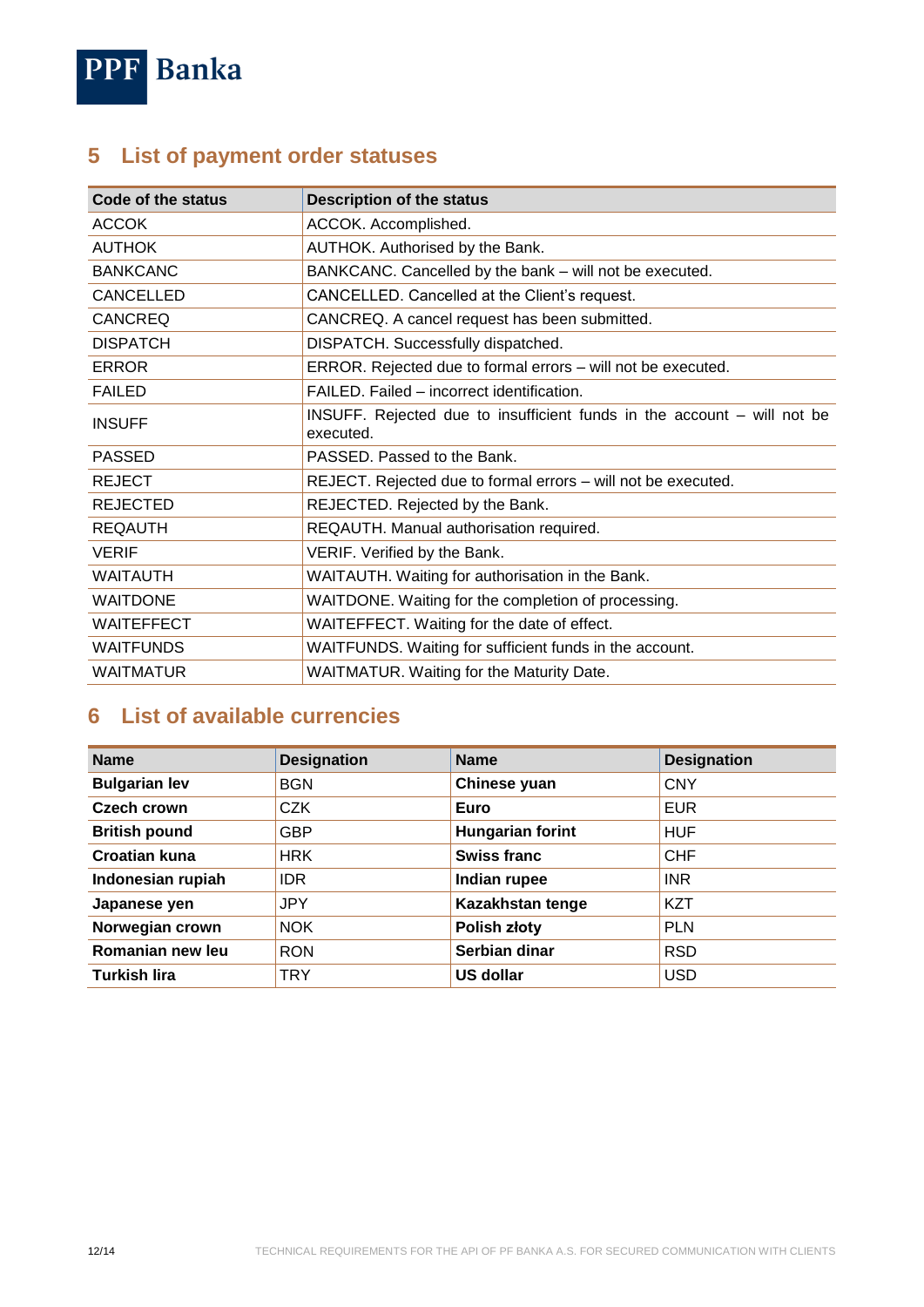

{

}

# <span id="page-12-0"></span>**7 Examples of sent Payment Orders**

### <span id="page-12-1"></span>**7.1 Unencrypted Domestic Orders**

```
 "transactionReference": "REF1528392911",
     "valueDate": "2018-06-20",
     "debtorAccountNumber": "000000 6059040004",
     "creditor": {
         "accountNumber": "6060100000",
         "accountBankCode": "6000"
     },
     "amountInCZK": {
         "amount": "2.00"
 },
     "priority": "0",
     "variableSymbol": "1234567890",
     "constantSymbol": "1234567890",
    "specificSymbol": "1234567890",
    "messageForPayee": "messageForPayee",
     "clientReference": "clientReference"
```
### <span id="page-12-2"></span>**7.2 Encrypted Domestic Orders**

```
MIME-Version: 1.0
Content-Type: multipart/signed; protocol="application/x-pkcs7-signature"; micalg="sha-
256"; boundary="----9922B078327BEFF124CDDC5AE1DC48EB"
This is an S/MIME signed message
------9922B078327BEFF124CDDC5AE1DC48EB
{
     "transactionReference": "REF1528392911",
     "valueDate": "2018-06-20",
     "debtorAccountNumber": "000000 6059040004",
     "creditor": {
         "accountNumber": "6060100000",
         "accountBankCode": "6000"
     },
     "amountInCZK": {
         "amount": "2.00"
     },
     "priority": "0",
     "variableSymbol": "1234567890",
     "constantSymbol": "1234567890",
     "specificSymbol": "1234567890",
     "messageForPayee": "messageForPayee",
     "clientReference": "clientReference"
}
------9922B078327BEFF124CDDC5AE1DC48EB
Content-Type: application/x-pkcs7-signature; name="smime.p7s"
Content-Transfer-Encoding: base64
Content-Disposition: attachment; filename="smime.p7s"
MIIIYQYJKoZIhvcNAQcCoIIIUjCCCE4CAQExDzANBglghkgBZQMEAgEFADALBgkq
hkiG9w0BBwGgggWiMIIFnjCCBIagAwIBAgIDAQWJMA0GCSqGSIb3DQEBBQUAMGox
CzAJBgNVBAYTAkNaMRcwFQYDVQQIEw5DemVjaCBSZXB1YmxpYzEPMA0GA1UEBxMG
UHJhZ3VlMRcwFQYDVQQKEw5QUEYgYmFua2EgYS5zLjEYMBYGA1UEAxMPYXBpLnBw
ZmJhbmthLmN6MB4XDTE4MDYxODIyMjgyMloXDTE5MDYxODIyMjgyMlowgcExIjAg
BgkqhkiG9w0BCQEME21iZXJuYXRAcHBmYmFua2EuY3oxEzARBgNVBAMTCnVpZDog
OTQwODYxHTAbBgNVBAMMFFRlY2huaWNrw70gVcW+aXZhdGVsMRkwFwYDVQQKDBBN
QkVSTkFUX1RFU1RfQVBJMQ4wDAYDVQQHEwUxMTAwMDEYMBYGA1UEBxMPQ2Vza2Eg
cmVwdWJsaWthMQ4wDAYDVQQHEwVQcmFoYTESMBAGA1UEBxMJS3JhdGthIDEwMIIB
IjANBgkqhkiG9w0BAQEFAAOCAQ8AMIIBCgKCAQEA32Vdrrrv6uw0anwJqwsiz/fV
```